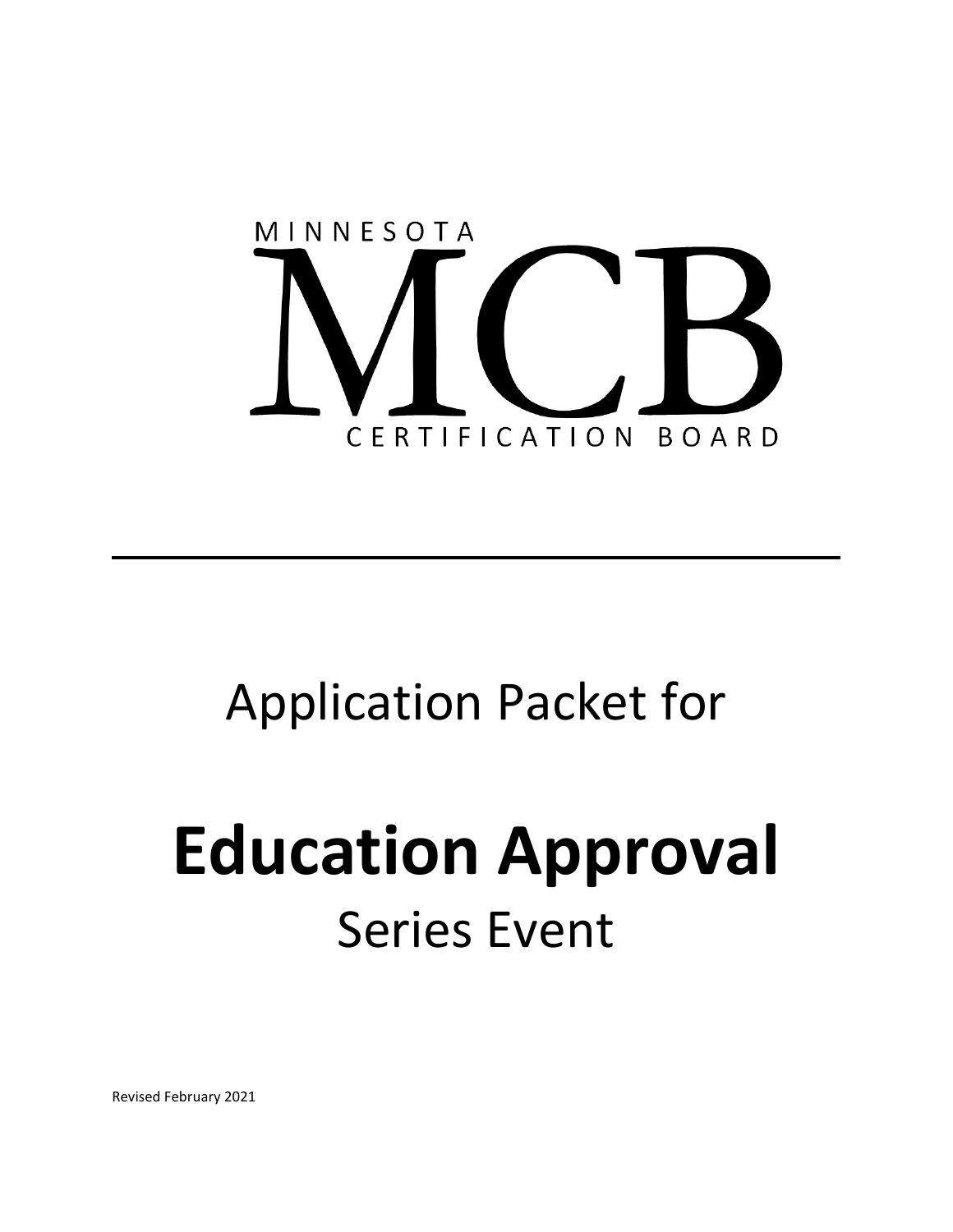### **ABOUT THE MINNESOTA CERTIFICATION BOARD:**

The Minnesota Certification Board (MCB) is a nonprofit organization that administers certifications for a variety of professions including prevention professionals, alcohol and drug counselors, and peer recovery specialists. MCB is an approved testing center and administers credentialling examinations for numerous professions. MCB is the Minnesota member board of the International Certification and Reciprocity Consortium (IC&RC). IC&RC is the global leader in the credentialing of prevention, substance use treatment, and recovery professionals. Organized in 1981, IC&RC represents over 50,000 professionals and has member boards across the United States and internationally. For more information about IC&RC, visit [www.internationalcredentialing.org.](http://www.internationalcredentialing.org/)

#### **CONTACT INFORMATION:**

If you have any questions, please contact us.

Minnesota Certification Board 4817 Viking Blvd. NE, Suite 101 Wyoming, MN 55092

Phone: 763.434.9787 Fax: 763.413.1746

Email: [mcb@mcboard.org](mailto:mcb@mcboard.org)  Website:[www.mcboard.org](http://www.mcboard.org/)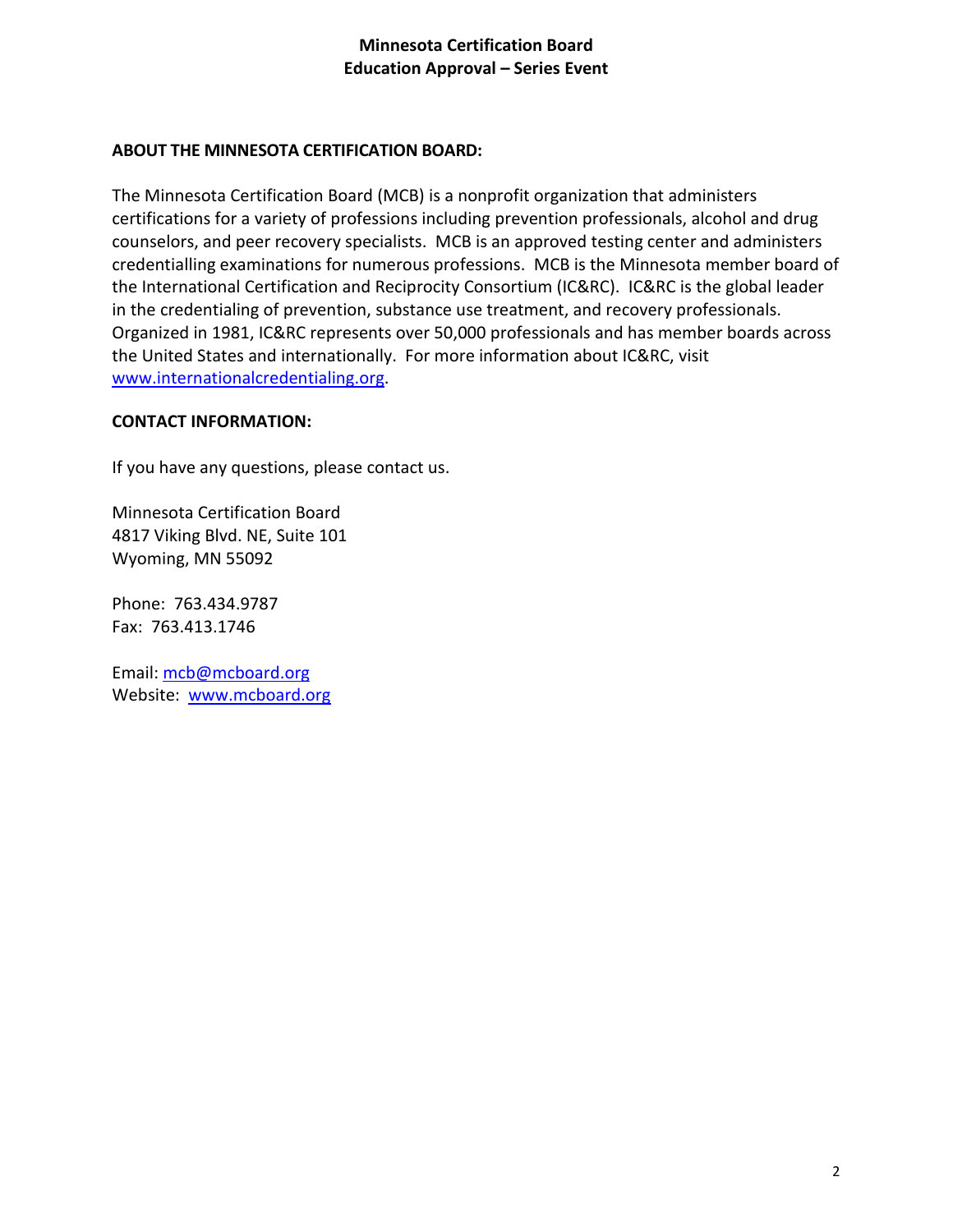#### **DIRECTIONS**

Read the application packet thoroughly. Complete and submit the requested information and items. Applications may be submitted via mail or email.

Submit the following forms and payment for initial approval of the event.

- Form 1: Application Form
- Form 2: Payment Form

The following events should be updated after each individual event that is part of the series and submit them as a packet within two weeks of the completion of the series. Each Series Event approval automatically expires on December 31 of each calendar year.

- Form 3: Series Event Summary Log
- Form 4: Individual Event Summary Form

Application fees for education approval are non-refundable. If paying by check or money order, payment must be mailed and made payable to MCB. Applications will not be processed until payment is received.

Retain a photocopy of the entire application for your records. All materials submitted will become property of the Minnesota Certification Board.

If **submitting your application by mail**, send your completed application forms, all necessary attachments, and the fee to:

Minnesota Certification Board 4817 Viking Blvd. NE, Suite 101 Wyoming, MN 55092

If **submitting your application by email**, send your completed application forms and all necessary attachments to: [mcb@mcboard.org.](mailto:mcb@mcboard.org)

Processing of Application:

If there are questions regarding the information provided, you will be notified by email or phone. MCB may request additional information or ask for clarification on the information provided in this education application when doing so will assist in the review of this offering. After review of this application, MCB will inform the sponsoring organization in writing of its approval or denial.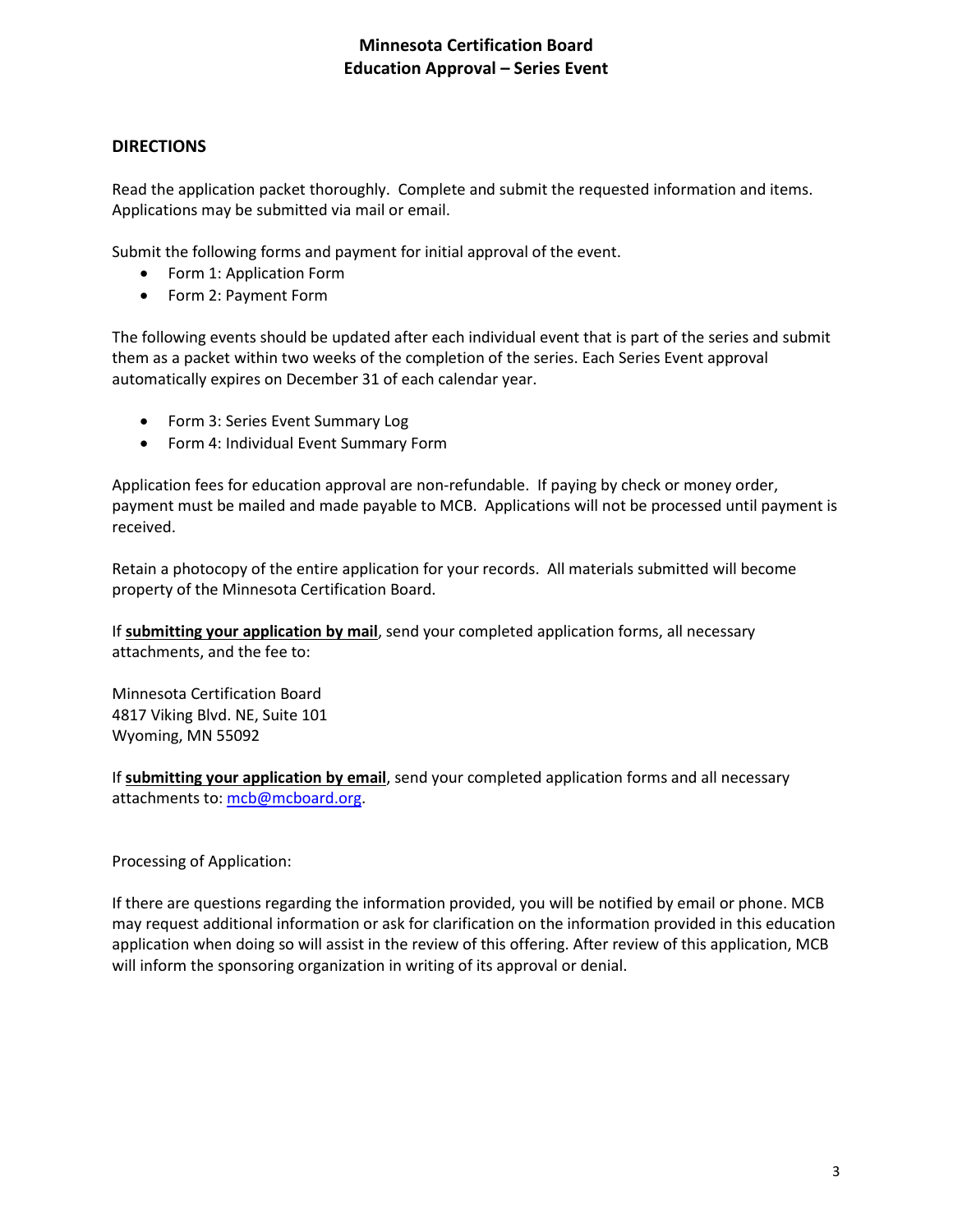#### **REQUIREMENTS AND POLICIES FOR EDUCATION APPROVAL – SERIES EVENT**

#### **EVENT TYPE – SERIES EVENT**

This approval is intended for an event series where all activities occur within the same calendar year. Each Series Event approval automatically expires on December 31 of each calendar year.

Examples include a monthly lunch and learn, a lecture broken into a five-part series on different days, etc. Each event in the series must include a common title prefix (e.g., Minnesota Certification Board Monthly Ethics Lunch and Learn) followed by a more specific follow subtitle (e.g., the name of the topic being covered, Part 2, etc.).

The series will be approved in advance of the first event of the series. The sponsoring organization will maintain records and submit them as part of an end of the year report.

#### **ACCEPTABLE EDUCATION**

Education must be appropriate to the credential for which approval has been requested. Education must be in alignment with the domains for the credential (Appendix A), MCB's Education Policy (Appendix B), and MCB's Acceptable Continuing Education Policy (Appendix C).

#### **CREDENTIAL TYPE**

A separate application must be completed for each credential category (e.g., alcohol and drug counselors, peer recovery specialists, and prevention professionals) for which approval is being requested.

#### **DETERMINING CONTACT HOURS**

Clock hours should be calculated by determining the length of the event and deducting any periods where content relevant to the domains for the credential was not covered (e.g., welcome/orientation, breaks, meals, etc.). Contact hours should be calculated to the nearest 15-minute increment.

#### **ISSUANCE OF CERTIFICATE TO PARTICIPANTS**

The sponsoring organization must issue a certificate of completion to each participant upon completion of the event. The certificate should include the sponsoring organization's name, the title of the training/event (as it appears on the education approval application), the name of the individual who completed the training/event, the date of the training/event, the total number of hours completed, and the signature of the trainer or other signer authorized by the sponsoring organization. The certificate may include "Minnesota Certification Board Approved Education for Credential Category." For instance, an event approved for peer recovery specialists would state "Minnesota Certification Board Approved Education for Peer Recovery Specialists." This may also be abbreviated to "MCB Approved Education for Peer Recovery Specialists."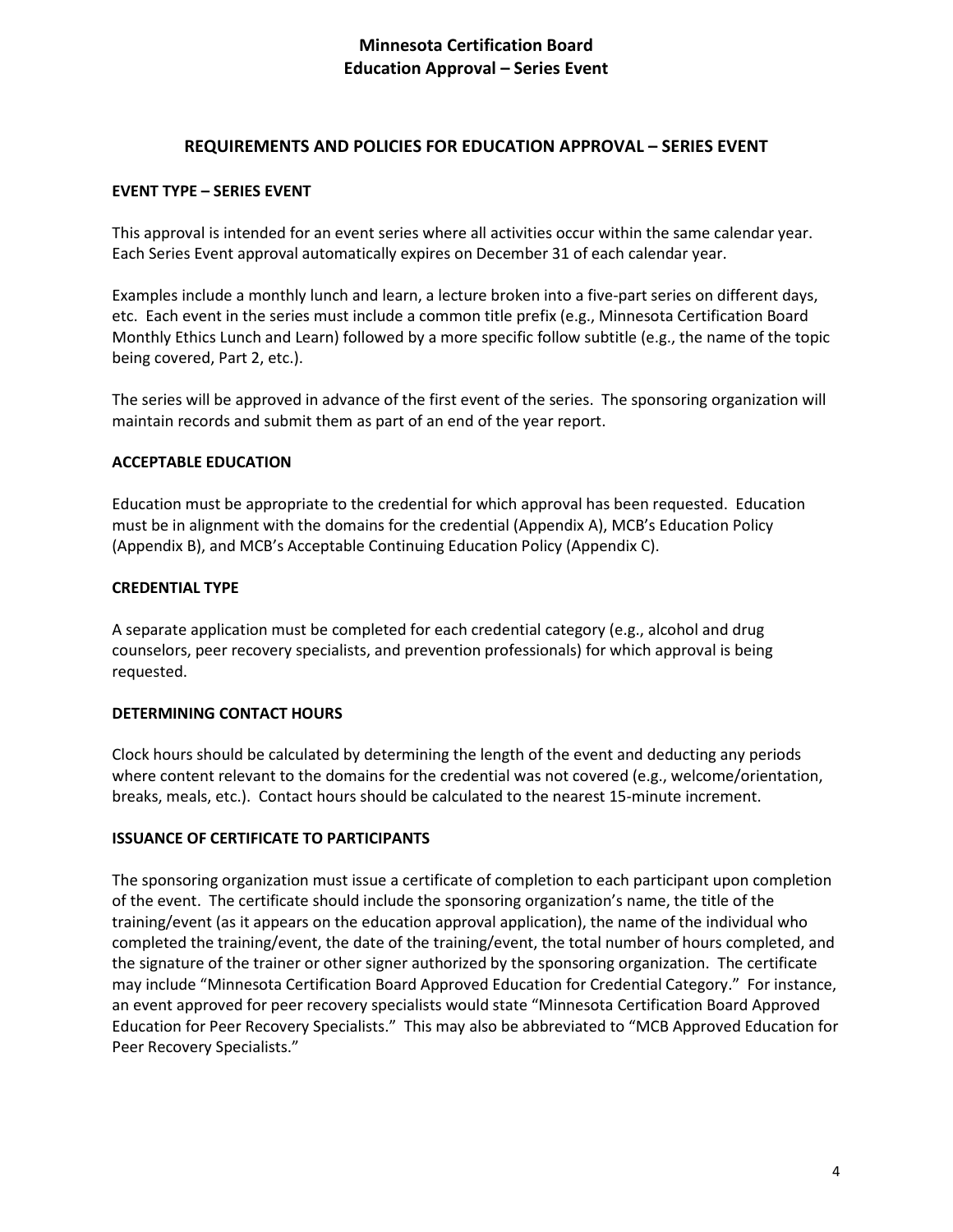#### **ATTENDANCE VERIFICATION**

The sponsoring organization must have methods in place to ensure participants have attended the full amount of time they are granted credit. For instance, participants may sign in at the beginning and end of the event or there may be unique passwords provided at the beginning and end of an event. If a participant does not attend the entire event, the sponsoring organization must ensure that the certificate of completion accurately reflects the amount of time the participant engaged in the training/event.

#### **MAINTENANCE OF ATTENDANCE RECORDS**

The sponsoring organization must maintain a record of attendance. The record of attendance must include the title of the training/event (as it appears on the education approval application), the date of the training/event, a list of participant's names, and the number of hours completed by the participant. The sponsoring organization will maintain the record of attendance for three years after the training/event. If the sponsoring organization is unable to retain a copy of attendance records for three years, a copy of the record of attendance may be provided to MCB within 30 days of the conclusion of the event.

#### **TIMELINE FOR APPROVAL**

Sponsoring organizations are encouraged to submit the application at least 30 days prior to event. Please allow two weeks for processing. You may advertise that an offering is "pending MCB approval" once you have submitted your application for approval. You may not advertise the event as MCB Approved until approval has been granted.

#### **FEE**

The fee for a series approval is \$50. Approval for the same series for each additional credential category is \$10.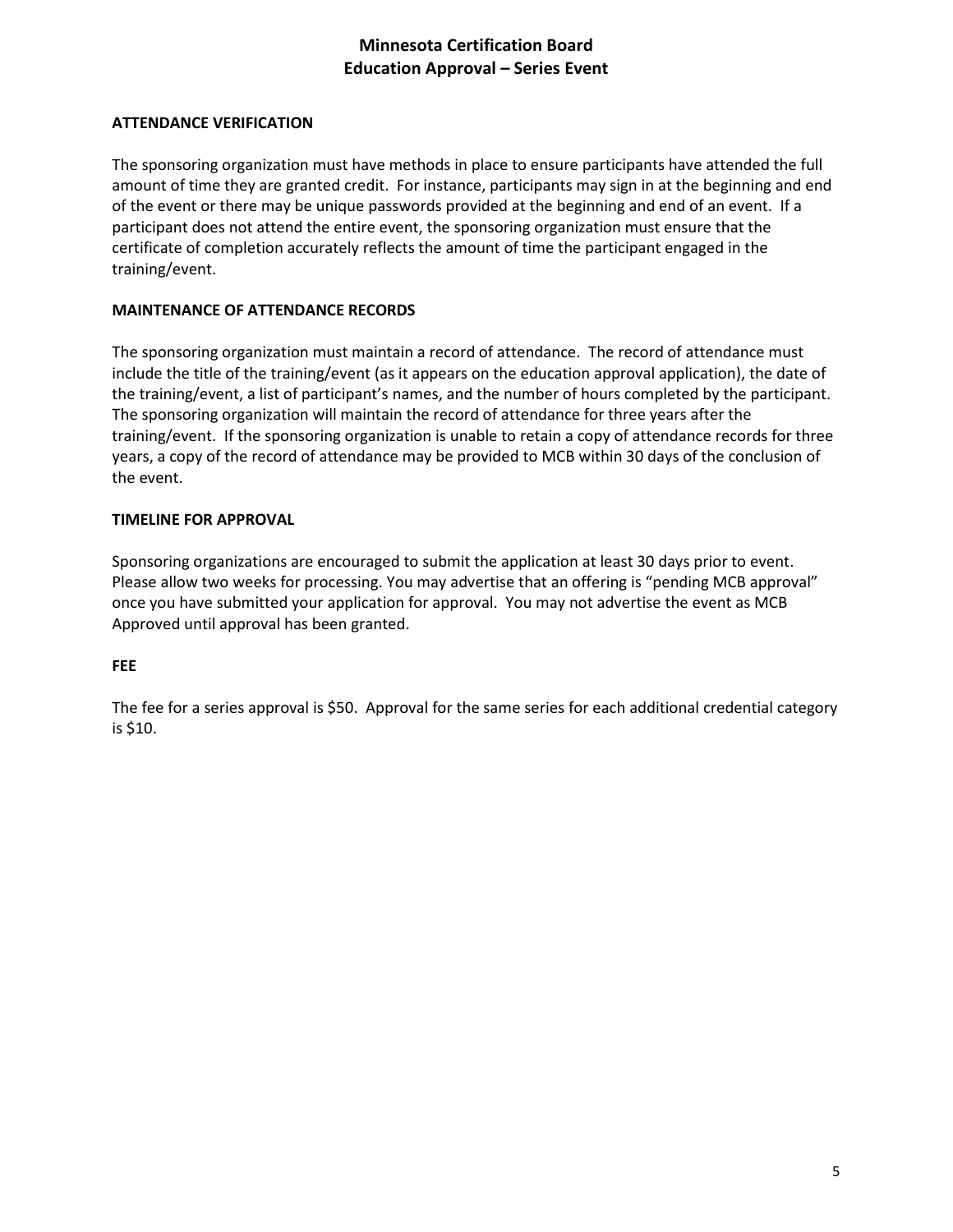#### Form 1 **APPLICATION FORM**

## **Sponsor Information**

| <b>Sponsoring Organization</b> |  |
|--------------------------------|--|
| Address                        |  |
| City, State                    |  |
| <b>Contact Person</b>          |  |
| Phone Number                   |  |
| <b>Email Address</b>           |  |
| Website                        |  |

# **Training/Event Information**

| Title of the Series               |  |
|-----------------------------------|--|
| (as it will appear on certificate |  |
| of completion)                    |  |
|                                   |  |
| Must be the common title          |  |
| prefix that will be used for each |  |
| event in the series.              |  |
| What is the anticipated           |  |
| schedule for when these           |  |
| events will occur?                |  |
| Approximately how many            |  |
| events will be a part of this     |  |
| series?                           |  |

| <b>Brief Description of</b><br>Training/ Event |  |
|------------------------------------------------|--|
|                                                |  |
|                                                |  |

#### **Credential and Domains**

| Credential Category Approval is<br>Being Sought For | $\Box$ Alcohol and Drug Counselors (ADC-MN and ADCR-MN)<br>Advanced Alcohol and Drug Counselors (AADCR-MN)<br>$\overline{1}$<br>$\Box$ Clinical Supervisors (CCSR)<br>$\Box$ Co-Occurring Disorder Professionals (CCDP and CCDP-D) |
|-----------------------------------------------------|------------------------------------------------------------------------------------------------------------------------------------------------------------------------------------------------------------------------------------|
|                                                     | $\Box$ Criminal Justice Professionals (CCJP)<br>Peer Recovery Specialists (CPRS and CPRSR)                                                                                                                                         |
|                                                     | Prevention Professionals (CPP, CPPA, CPPR)                                                                                                                                                                                         |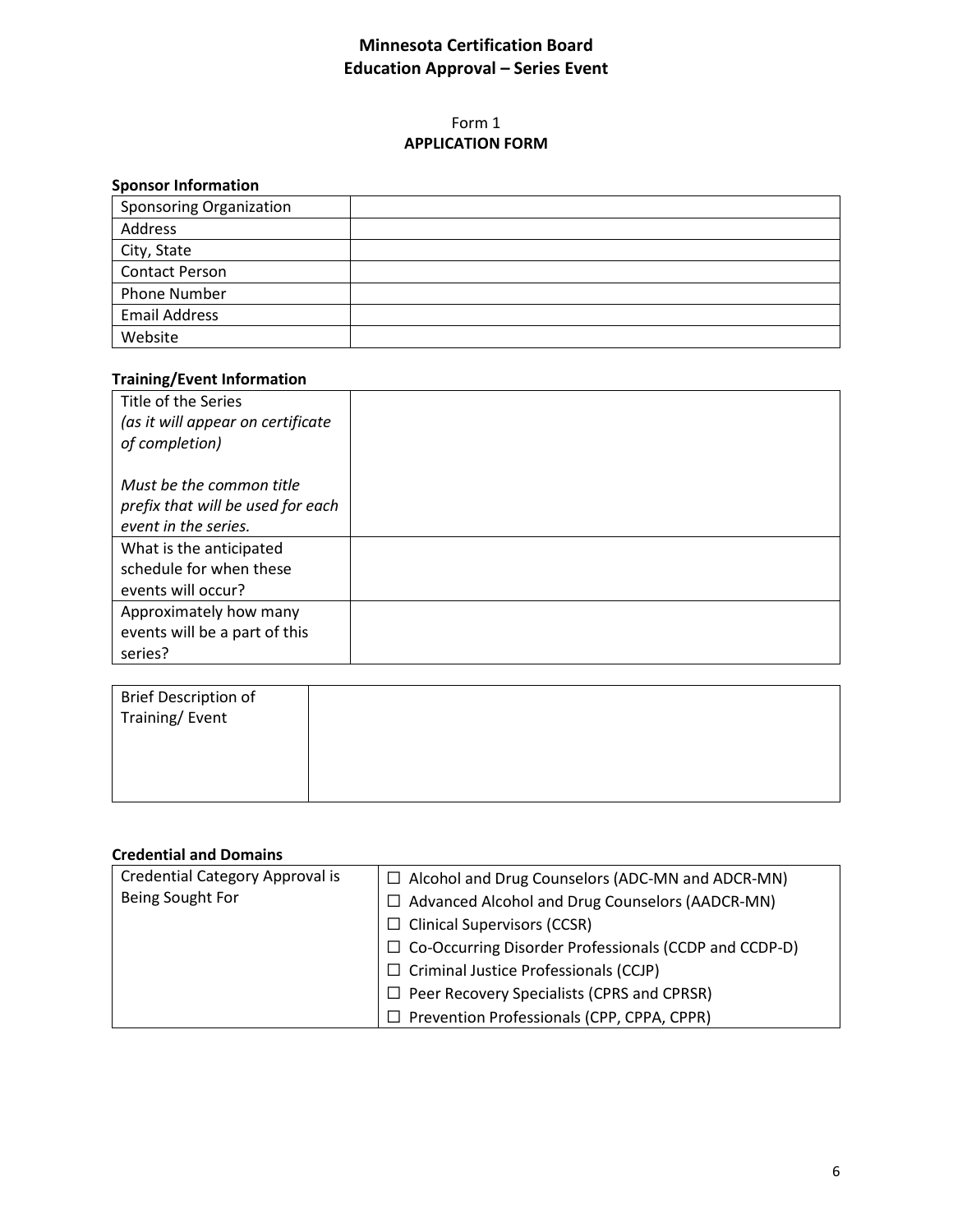#### **Attendance Verification**

| Indicate how you will verify<br>participants have attended the full<br>event and/or account for<br>participants that did not attend the<br>full event. |                                                                                                                                                                                                                                   |
|--------------------------------------------------------------------------------------------------------------------------------------------------------|-----------------------------------------------------------------------------------------------------------------------------------------------------------------------------------------------------------------------------------|
| Indicate which method will be used<br>for maintaining record of<br>participant attendance.                                                             | The sponsoring organization will maintain a list of attendees<br>$\Box$<br>for three years after the training/event.<br>A copy of the participant list will be provided to MCB within<br>30 days of the conclusion of each event. |

#### **Evaluation of Training/Event**

| . .                                |  |
|------------------------------------|--|
| Indicate how the events in this    |  |
| series will be evaluated. How will |  |
| you use the evaluation results?    |  |
|                                    |  |
|                                    |  |
|                                    |  |

#### **Attestation and Signature**

I certify that the information provided in this application is true and complete to the best of my knowledge.

I ensure that each event that is a part of this series will align with the domains for the credential for which the series is approved (Appendix A), the Minnesota Certification Board's Education Policy (Appendix B), and the Minnesota Certification Board's Acceptable Continuing Education Policy (Appendix C). If I have any questions about an event aligning with these requirements, I will consult with the Minnesota Certification Board before identify the event as being approved by MCB.

| Signature of Contact Person |  |
|-----------------------------|--|
| Date                        |  |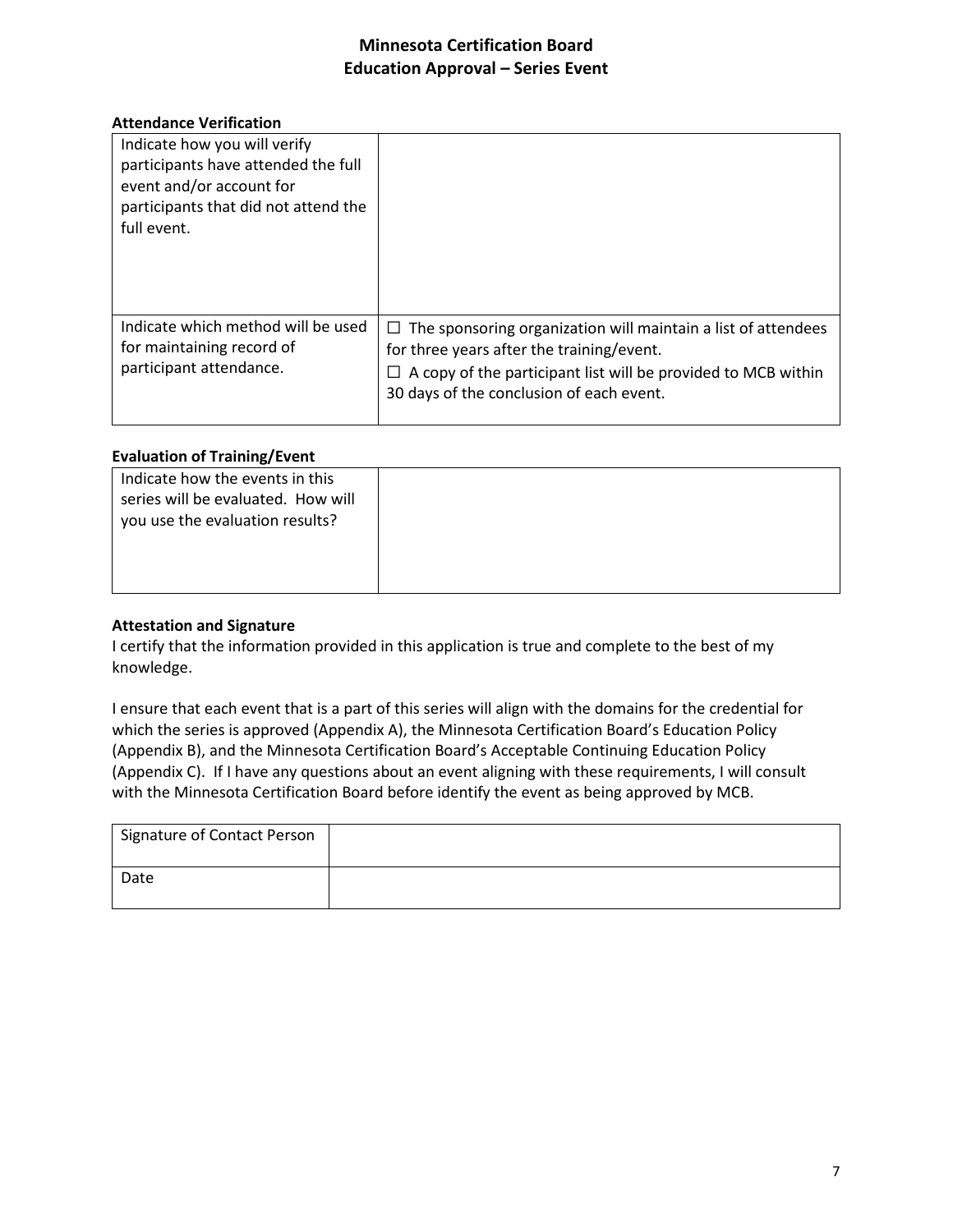#### Form 2 **PAYMENT FORM**

| <b>Payment Amount:</b> |                                                                               |
|------------------------|-------------------------------------------------------------------------------|
|                        | \$50 for first credential type. \$10 for each additional credential category. |

|  | Check/Money Order (Payable to MCB)        |  |
|--|-------------------------------------------|--|
|  | Credit Card #:                            |  |
|  | Name on Card:                             |  |
|  | Expiration (MM/YY):                       |  |
|  | CSC# (3-digit code<br>from back of card): |  |
|  | Third Party Payer<br>Information:         |  |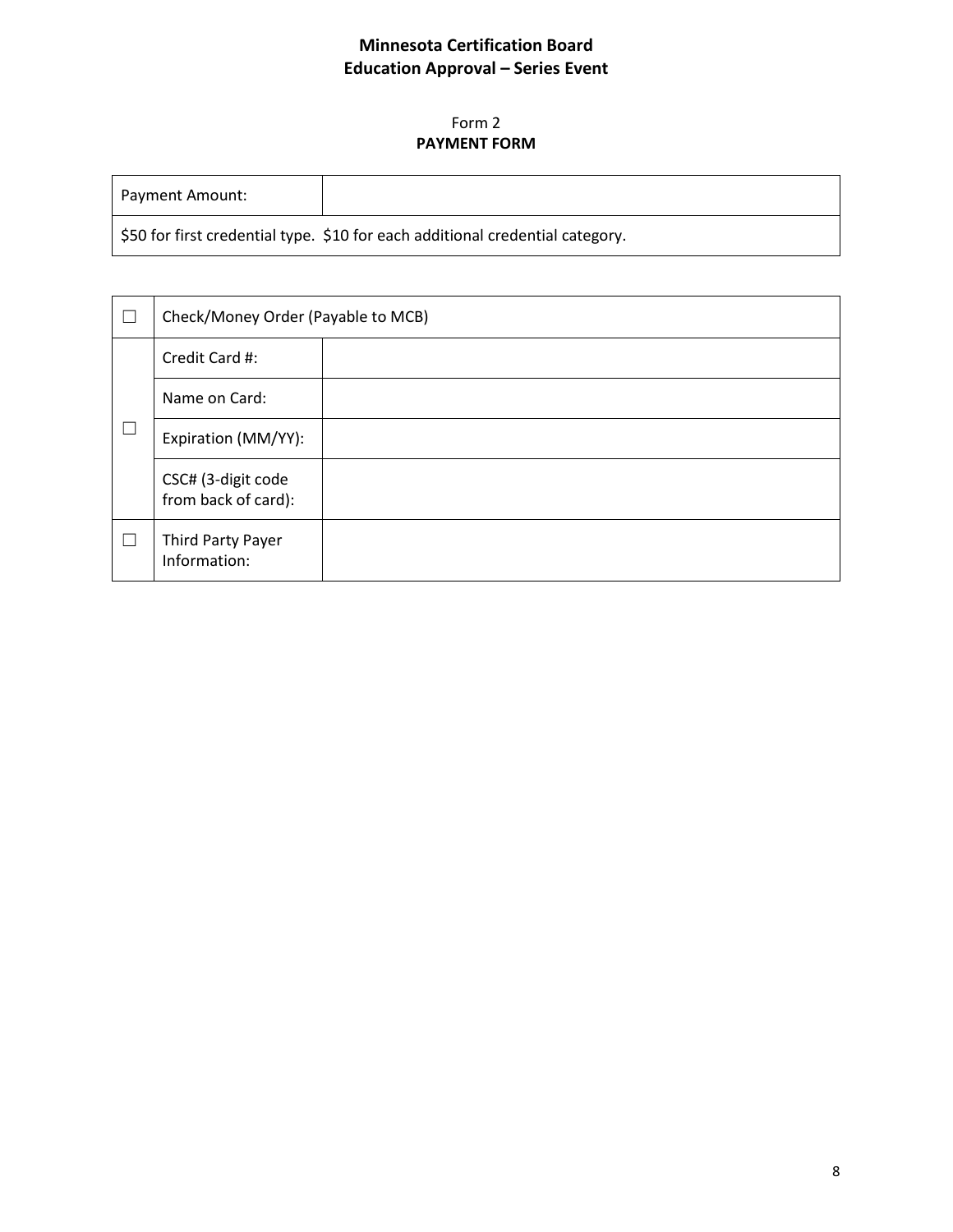#### Form 3 **SERIES EVENT SUMMARY LOG**

#### **General Information**

This Series Event Summary Form must be submitted within two weeks of the conclusion of the series.

| Title of the Series            |  |
|--------------------------------|--|
| <b>Sponsoring Organization</b> |  |
| <b>Contact Person</b>          |  |

#### **Summary Log**

List each event that was identified as an approved continuing education event under the series event approval. An Individual Event Summary Completion Form must be attached for each event.

| Date       | Title of Individual Event | # of CE | # of      |
|------------|---------------------------|---------|-----------|
| (mm/dd/yy) |                           | Hours   | Attendees |
|            |                           | Awarded |           |
|            |                           |         |           |
|            |                           |         |           |
|            |                           |         |           |
|            |                           |         |           |
|            |                           |         |           |
|            |                           |         |           |
|            |                           |         |           |
|            |                           |         |           |
|            |                           |         |           |
|            |                           |         |           |
|            |                           |         |           |
|            |                           |         |           |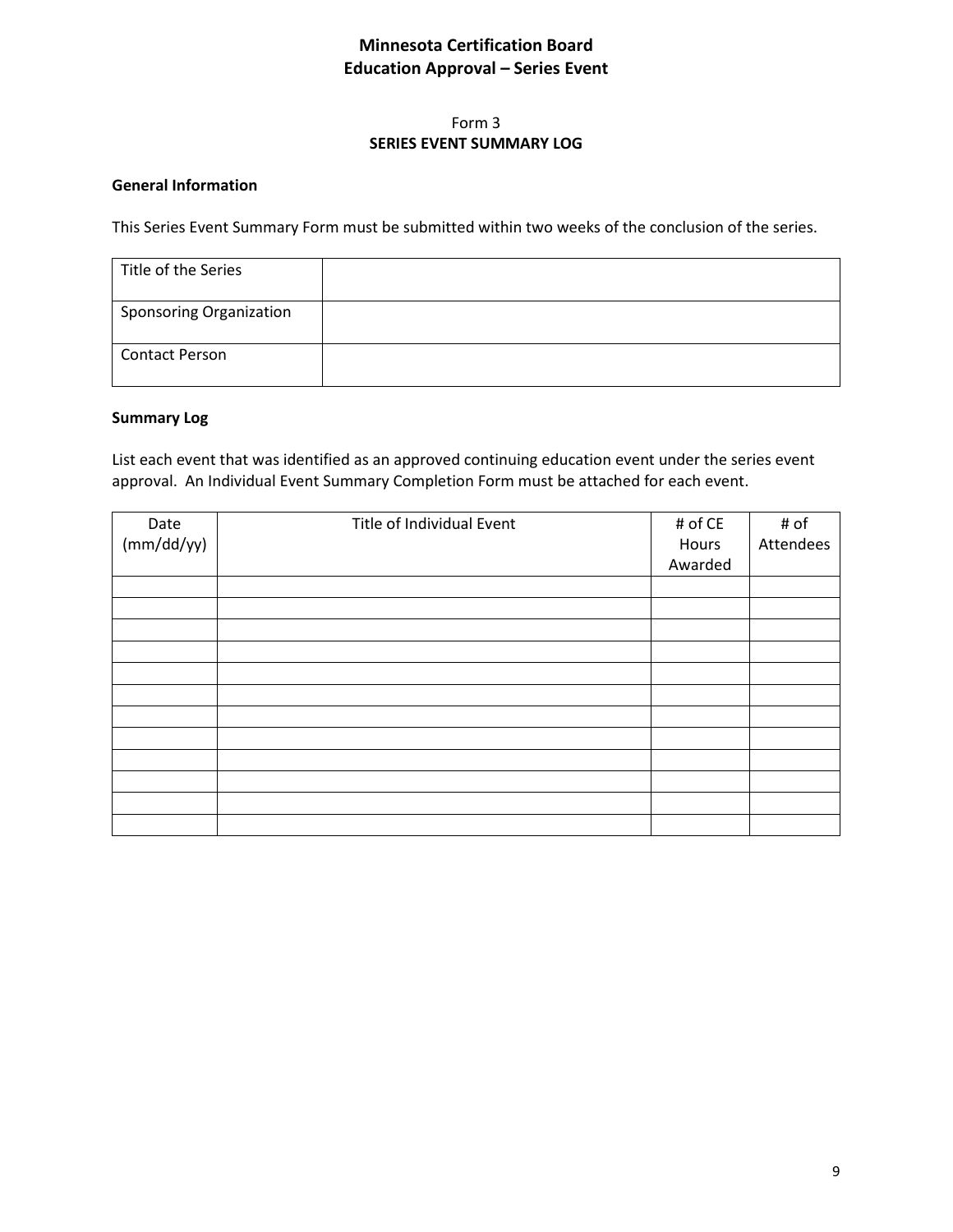#### **INDIVIDUAL EVENT SUMMARY FORM**

Maintain an Individual Event Summary Form for each event that is part of the series and keep it on file to submit with the Series Event Summary Log after conclusion of the series.

#### **Training/Event Information**

| Title of the Series                                                                         |          |  |
|---------------------------------------------------------------------------------------------|----------|--|
| Title of Individual Event                                                                   |          |  |
| Date of Event                                                                               |          |  |
| <b>Start Time</b>                                                                           | End Time |  |
| # of CE Hours Awarded                                                                       |          |  |
| Attach a copy of the agenda for the event showing start time, end time, breaks, meals, etc. |          |  |

| Learning Objectives for |  |
|-------------------------|--|
| Training/Event          |  |
|                         |  |
|                         |  |
|                         |  |
|                         |  |
|                         |  |

#### **Credential and Domains**

| <b>Credential Category Approval is</b> | Alcohol and Drug Counselors (ADC-MN and ADCR-MN)<br>⊔ |
|----------------------------------------|-------------------------------------------------------|
| Being Sought For                       | Advanced Alcohol and Drug Counselors (AADCR-MN)       |
|                                        | <b>Clinical Supervisors (CCSR)</b>                    |
|                                        | Co-Occurring Disorder Professionals (CCDP and CCDP-D) |
|                                        | Criminal Justice Professionals (CCJP)<br>⊔            |
|                                        | Peer Recovery Specialists (CPRS and CPRSR)            |
|                                        | Prevention Professionals (CPP, CPPA, CPPR)<br>$\Box$  |
| List the credential-specific domains   |                                                       |
| that will be covered by this           |                                                       |
| training/event.                        |                                                       |
|                                        |                                                       |
| See Appendix A for a list of           |                                                       |
| domains.                               |                                                       |

#### **Presenter Information**

| Name and Credentials                                          |  |
|---------------------------------------------------------------|--|
| Provide a brief<br>description of presenter's                 |  |
| qualifications to facilitate                                  |  |
| this event/training.                                          |  |
|                                                               |  |
| Attach additional sheets if there is more than one presenter. |  |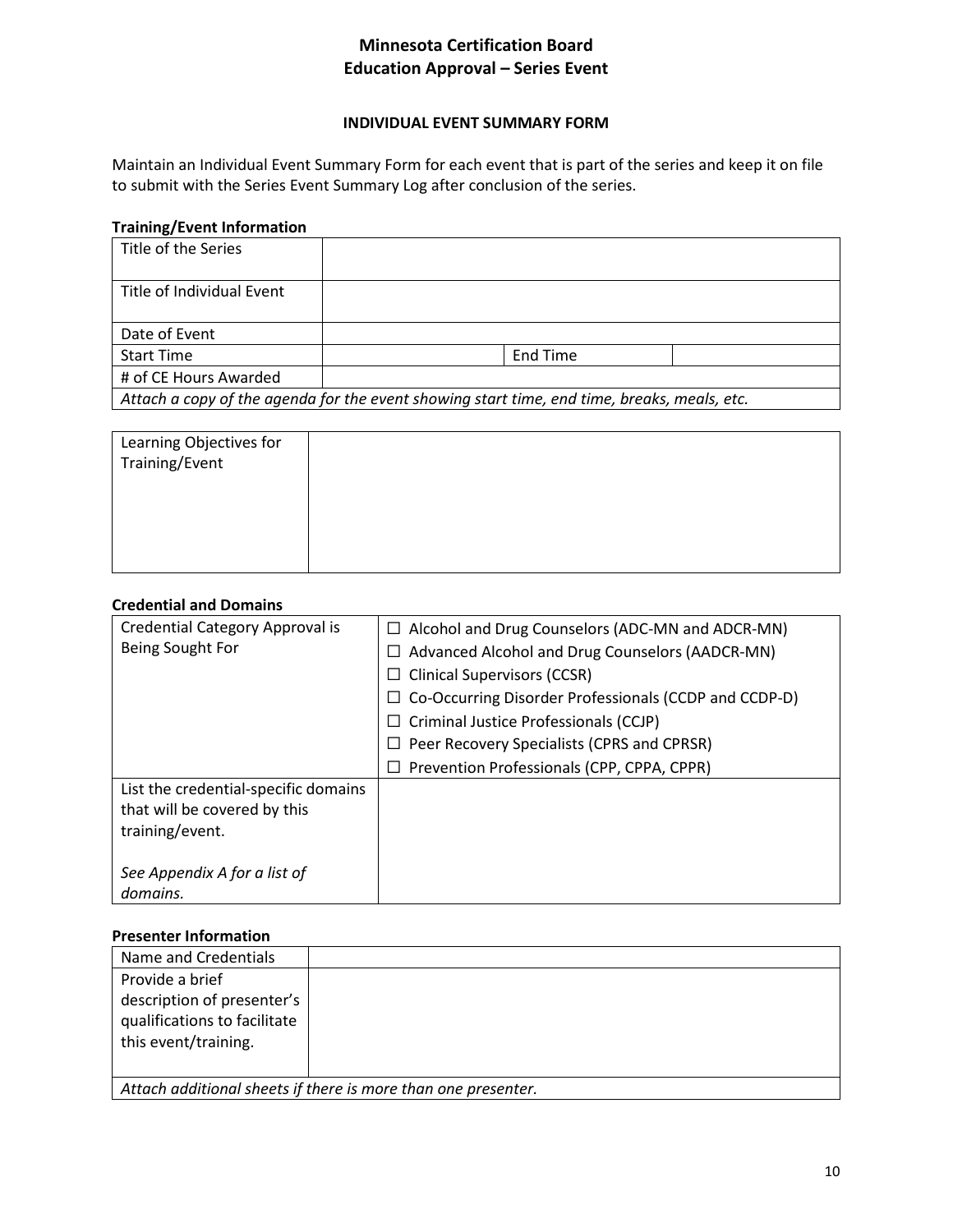# Appendix A **CREDENTIAL DOMAINS**

#### **Alcohol and Drug Counselors**

**Domains:** 1. Screening, Assessment, and Engagement; 2. Treatment Planning, Collaboration, and Referral; 3. Counseling; and 4. Professional & Ethical Responsibilities

#### **Advanced Alcohol and Drug Counselors**

**Domains:** 1. Screening, Assessment, and Engagement; 2. Treatment Planning, Collaboration, and Referral; 3. Counseling and Education; 4. Professional & Ethical Responsibilities

#### **Clinical Supervisors**

**Domains:** 1. Counselor Development; 2. Professional & Ethical Standards; 3. Program Development & Quality Assurance; 4. Performance Evaluation; 5. Administration; and 6. Treatment Knowledge

#### **Co-Occurring Disorder Professionals**

**Domains:** 1. Screening & Assessment; 2. Crisis Prevention and Management; 3. Treatment and Recovery Planning; 4. Counseling; 5. Management and Coordination of Care; Education of the Person, Their Support System and the Community; and 6. Professional Responsibility

#### **Criminal Justice Professionals**

**Domains:** 1. Dynamics of Addiction & Criminal Behavior; 2. Criminal Justice System & Processes 3. Screening, Assessment, and Treatment Planning; and 4. Case Management and Counseling

#### **Peer Recovery Specialists**

**Domains:** 1. Advocacy; 2. Mentoring/Education, 3. Recovery Support; and 4. Ethical Responsibility

#### **Prevention Professionals**

**Domains:** 1. Planning and Evaluation; 2. Prevention Education and Service Delivery; 3 Communication; 4. Community Organization; 5. Public Policy and Environmental Change; and 6. Professional Growth and Responsibility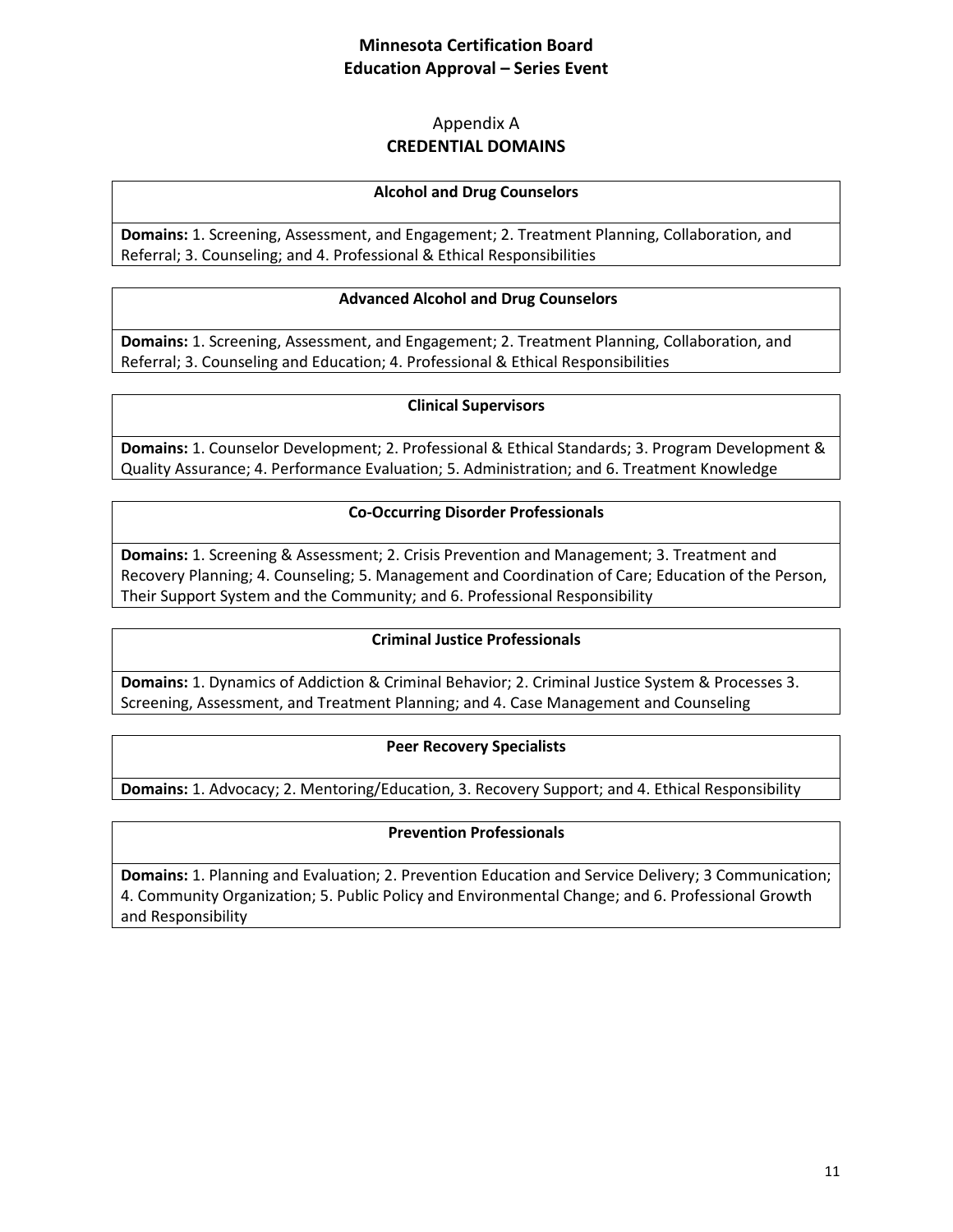# Appendix B **EDUCATION POLICY**

The Minnesota Certification Board defines education as formal, structured instruction that is aligned with the IC&RC domains for a specific credential. This definition and the subsequent information apply to education requirements necessary for initial certification and continuing education requirements.

- One clock hour of education is equal to (50) minutes of continuous instruction.
- One college/university credit (semester system) is the equivalent of 15 contact hours
- Education must be specifically related to the knowledge and skills necessary to perform the tasks within the IC&RC domains for the specific credential.
- All education must be documented. Applicants are responsible for acquiring and submitting documentation of attendance, the number of contact hours, instructor/provider information, dates, and content descriptions. Transcripts, certificates of completion, written verification from the provider, and other documentation may be accepted.

The Minnesota Certification Board recognizes the following formats for education:

- Synchronous/Live Format: Synchronous/Live events occur in real-time. They may be delivered in person or electronically (e.g., webinar, virtual meeting, etc.). Participants have the ability to interact directly and immediately with the instructor(s) for the duration of the event.
- Asynchronous Format: Asynchronous learning does not occur in real-time. Examples may include on-demand/recorded events (e.g., webinars and conferences), text-based courses, digital courses, home study, etc. Participants generally do not have the ability to interact directly and immediately with the instructor.
- Hybrid Format: Education offered via a hybrid format is any education that combines live education and distance education/home study.

Acceptable sources of education are listed below. Education obtained through a source other than those listed must be submitted to MCB for approval.

- College and University Credit-bearing Courses that are aligned with the IC&RC domains specific to the credential may be accepted by the Minnesota Certification Board. Courses must be offered by a regionally-accredited institution of higher education. Courses must appear on a transcript. Credit is not allowed for any audited college or university courses. A course syllabus may be requested.
- Workshops, seminars, institutes, academies, conferences, and in-services that are aligned with the IC&RC domains specific to the credential may be accepted by the Minnesota Certification Board. Applicants must be able to provide verification of completion including the title of the education event, instructor name and credentials, sponsoring organization, course description and/or learning outcomes, relevance to the domains, date(s) of the event, and clock hours.
- On-demand/Recorded Events (e.g., webinars and conferences), Online Training/Course (noncredit bearing), Text-based Courses, Digital Courses, Home Study, etc. that are aligned with the IC&RC domains specific to the credential may be accepted by the Minnesota Certification Board. Applicants must be able to provide verification of completion including the title of the event or course, instructor/developer name and credentials, sponsoring organization, course description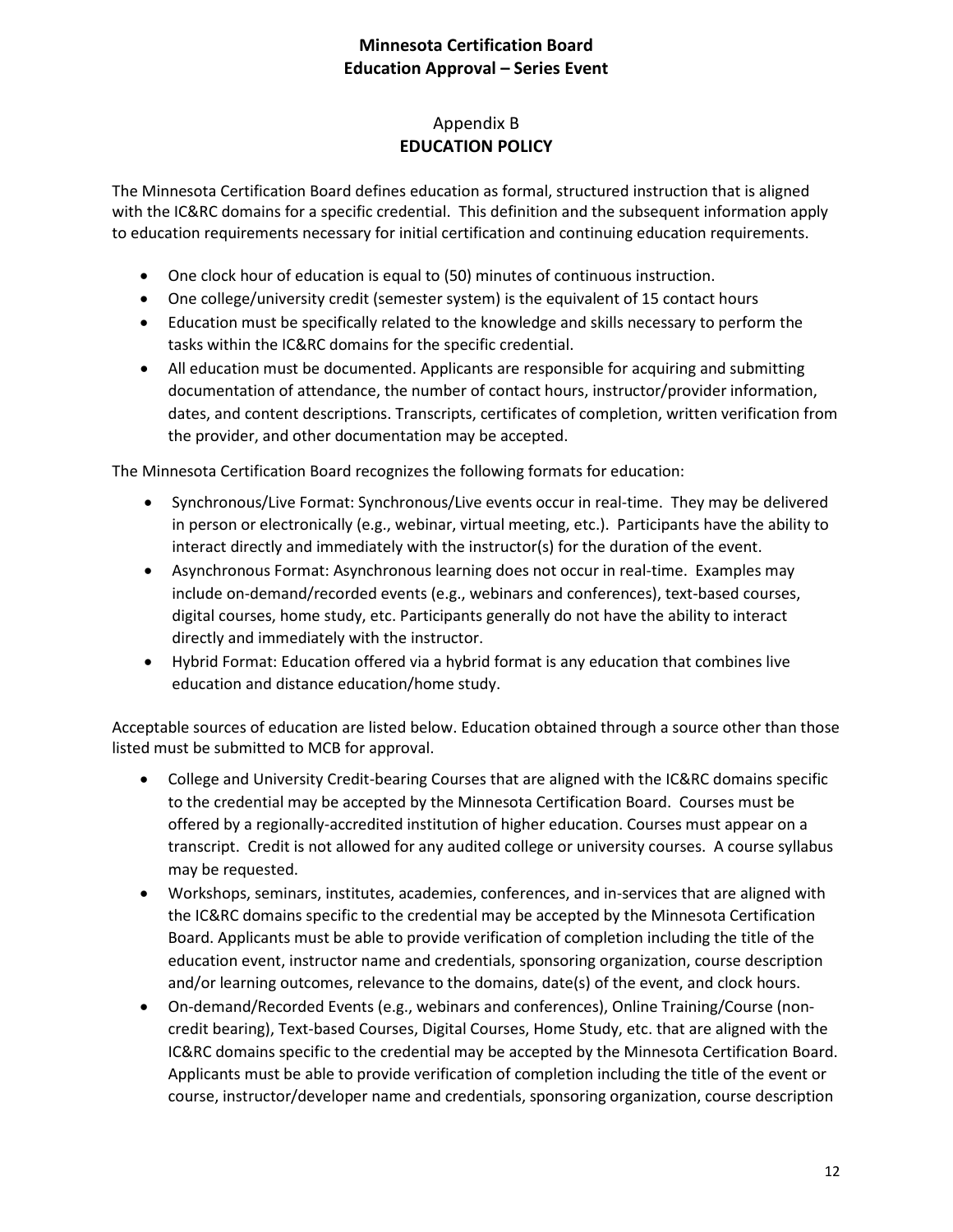and/or learning outcomes, relevance to the domains, date(s) of completion, and clock hours. Evidence of completing a post-test may be requested.

The Minnesota Certification Board maintains processes for providers to preapprove education offerings. Education offerings that have been preapproved will state "Minnesota Certification Board Approved Education Hours" on completion verification documents. Education offerings that have been preapproved shall be guaranteed to meet Minnesota Certification Board education requirements.

The following are not accepted by the Minnesota Certification Board toward initial certification or continuing education requirements:

- Self-guided learning
- Therapeutic education
- Participation in self-help meetings